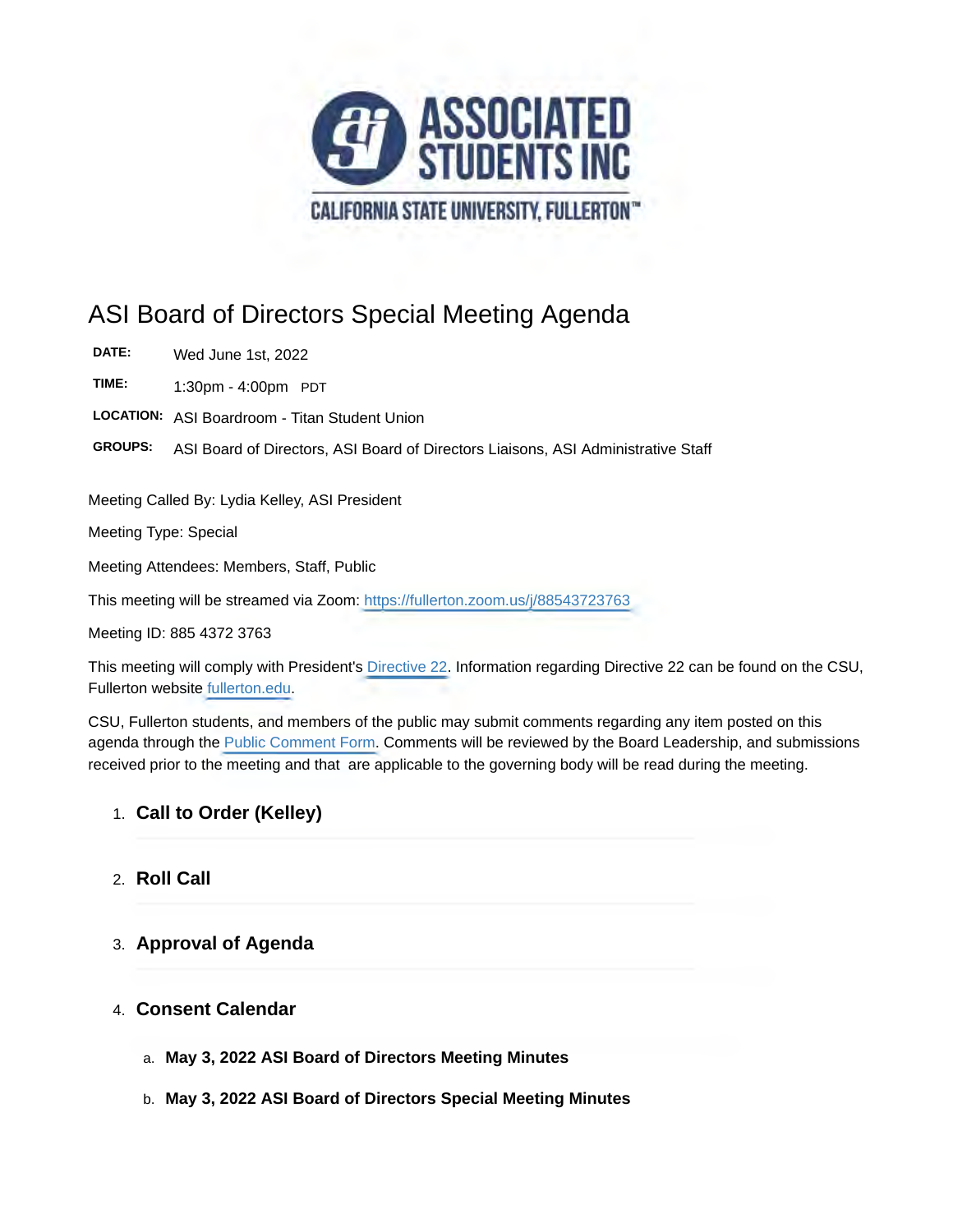## 5. **Public Speakers**

*Th Board has allocated 15-minutes for members of the public to address the Board of Directors on any item appearing on this posted agenda.*

## 6. **Time Certain**

a. **NONE**

### 7. **Unfinished Business**

a. **NONE**

#### 8. **New Business**

#### a. **Information: Conflict of Interest & Pledge Forms (Kelley)**

*The Board will receive information on the required Conflict of Interest and Pledge certification.*

#### b. **Action: 2022-2023 Election of the Board of Directors Chair (Kelley)**

*The Board will elect a Student Director to serve as the Chair for the Board of Directors effective June 1, 2022 through May 31, 2023.*

#### c. **Action: 2022-2023 Election of the Board of Directors Vice Chair (Chair)**

*The Board will elect a Student Director to serve as the Board Vice Chair effective June 1, 2022 through May 31, 2023.*

#### d. **Action: 2022-2023 Election of the Board of Directors Secretary (Chair)**

*The Board will elect a Student Director to serve as the Board Secretary effective June 1, 2022 through May 31, 2023.*

#### e. **Action: 2022-2023 Election of the Board of Directors Treasurer (Chair)**

*The Board will elect a Student Director to serve as the Board Treasurer effective June 1, 2022 through May 31, 2023.*

#### f. **Action: Resolution to Appoint 2022-2023 ASI Audit Committee (Chair)**

*The Board will consider approving ASI Resolution appointing the members of the ASI Audit Committee, effective June 1, 2022 through May 31, 2023.*

g. **Action: Resolution to Approve Financial Institutions and Signatories (Chair)**

*The Board will consider approving ASI Resolution to approve the financial institutions and signatories for the financial accounts and investments held by ASI for 2022- 2023.*